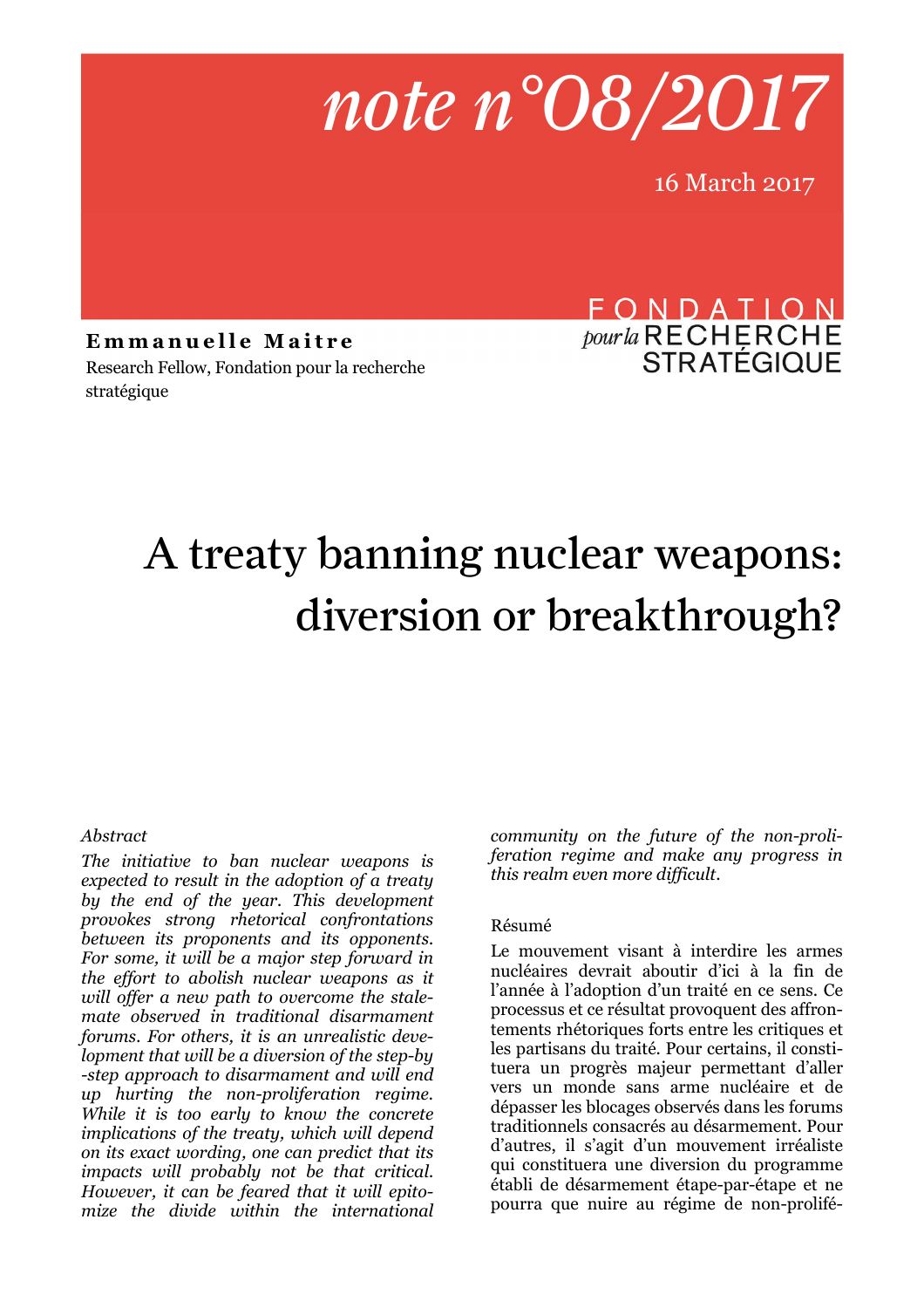ration. Bien qu'il soit trop tôt pour connaître les implications concrètes du traité, qui dépendront de sa formulation exacte, on peut s'attendre à ce que son impact ne soit pas révolutionnaire dans un sens ou dans l'autre. Néanmoins, on peut craindre qu'il ne cristallise la division au sein de la communauté internationale sur le futur du régime de nonprolifération et ne rende tout progrès dans ce domaine encore plus complexe à l'avenir.

**AAAA** 

In January 2017, during a workshop organized at FRS, Dr. Lassina Zerbo, Executive Secretary of the Comprehensive Nuclear-Test-Ban Treaty (CTBT) Organization, admitted that his view on the nuclear weapon ban treaty initiative was slowly moving. While he tended to think initially that it might be a disturbing process that would take the focus out of urging issues such as the entry into force of the CTBT, he was more and more receptive to the arguments made by proponents of the ban. In particularly, he was increasingly convinced that it might be an opportunity to recreate momentum in favor of disarmament and push Nuclear-Weapons States (NWS) to take seriously their commitment in this matter.

This explanation and evolution is interesting, as Dr. Zerbo is a paramount actor in the field of nonproliferation and disarmament, and is in the habit of taking into account the points of view of all members of the international community. More fundamentally, this hesitation on the benefits expected from the nuclear ban treaty is a reminder that most countries and analysts are hoping for the emergence of a world free of nuclear weapons. The disagreements are on the most efficient ways to get there. In this regard, the discussion on a ban can be seen as a change of paradigm, as for many decades, it was agreed by most actors that disarmament could only be the fruit of a gradual and laborious diplomatic work. It represents therefore a methodological shift, which justifies the strong reactions and arguments between the "pro" and "anti" ban treaty.

The current drive to ban nuclear weapons finds its roots in the movement on the humanitarian consequences of nuclear weapons, which picked up steam in 2013 with the organization of a first international conference in Oslo. This gathering was followed up in February 2014 in Nayarit, Mexico, and lastly in Vienna in December 2014. The objective of

this conference was initially to bring a new perspective on the consequences of the use of nuclear weapons, by involving scientists working on the nature of radiations as well as survivors from explosions.<sup>1</sup> However, it soon appeared that while important work was being put forward, a group of participants had in mind to use the conferences as a platform to promote the opening of negotiations of a treaty banning nuclear weapons.2 These efforts culminated in the adoption of a "Pledge", proposed by Austria in December 2014 and later signed by 159 countries, calling for the adoption of a legally-binding instrument banning nuclear weapons.<sup>3</sup>

A year later, the Review Conference of the Non -Proliferation Treaty (NPT) was unable to adopt a consensual final document. The pace of disarmament proved to be one of the major contentious issues.4 Following this disappointing conference, a working group was formed in the side of the United Nations General Assembly (UNGA) and tasked with proposing new steps to promote nuclear disarmament. One of its recommendation, published in August 2016 was to pursue negotiations on a ban treaty.5 With the support of a group of states including Ireland, Mexico, Austria, Brazil, Nigeria, and South Africa, it was formally endorsed by the UNGA First Committee during a vote on October 17, 2016 (123 for, 38 against) and the General Assembly on December 26, 2016 (113 for, 35 against).<sup>6</sup> The resolution adopted "decides to convene in 2017 a United Nations conference to negotiate a legally binding instrument to prohibit nuclear

<sup>1.</sup> Heather Williams, "Oslo Rumors and Realities: The Way Ahead for the Humanitarian Impacts of Nuclear Weapons Initiative," *European Leadership Network*, 3 September 2013.

<sup>2.</sup> Heather Williams, "Humanitarian Impacts of Nuclear Weapons: Where is this Going?," *European Leadership Network*, 25 March 2014.

<sup>3.</sup> Pledge presented at the Vienna Conference on the Humanitarian Impact of Nuclear Weapons by Austrian Deputy Foreign Minister Michael Linhart, < https:// www.bmeia.gv.at/fileadmin/user\_upload/Zentrale/ A u s s e n p o l i t i k / A b r u e s t u n g / H I N W 1 4 / HINW14\_Austrian\_Pledge.pdf>, 9 December 2014.

<sup>4.</sup> Tariq Rauf, "The 2015 NPT Review Conference: setting the record straight," *SIPRI*, 24 June 2015.

<sup>5.</sup> Report of the Open-ended Working Group taking forward multilateral nuclear disarmament, 19 August 2016, < http://www.reachingcriticalwill.org/images/ documents/Disarmament-fora/OEWG/2016/ Documents/OEWG-report-final.pdf>.

<sup>6.</sup> Seventy-first session First Committee Agenda item 98 (kk) General and complete disarmament: taking forward multilateral nuclear disarmament negotiations, A/C.1/71/L.41 < https://documents-ddsny.un.org/doc/UNDOC/LTD/N16/326/24/PDF/ N1632624.pdf?OpenElement>.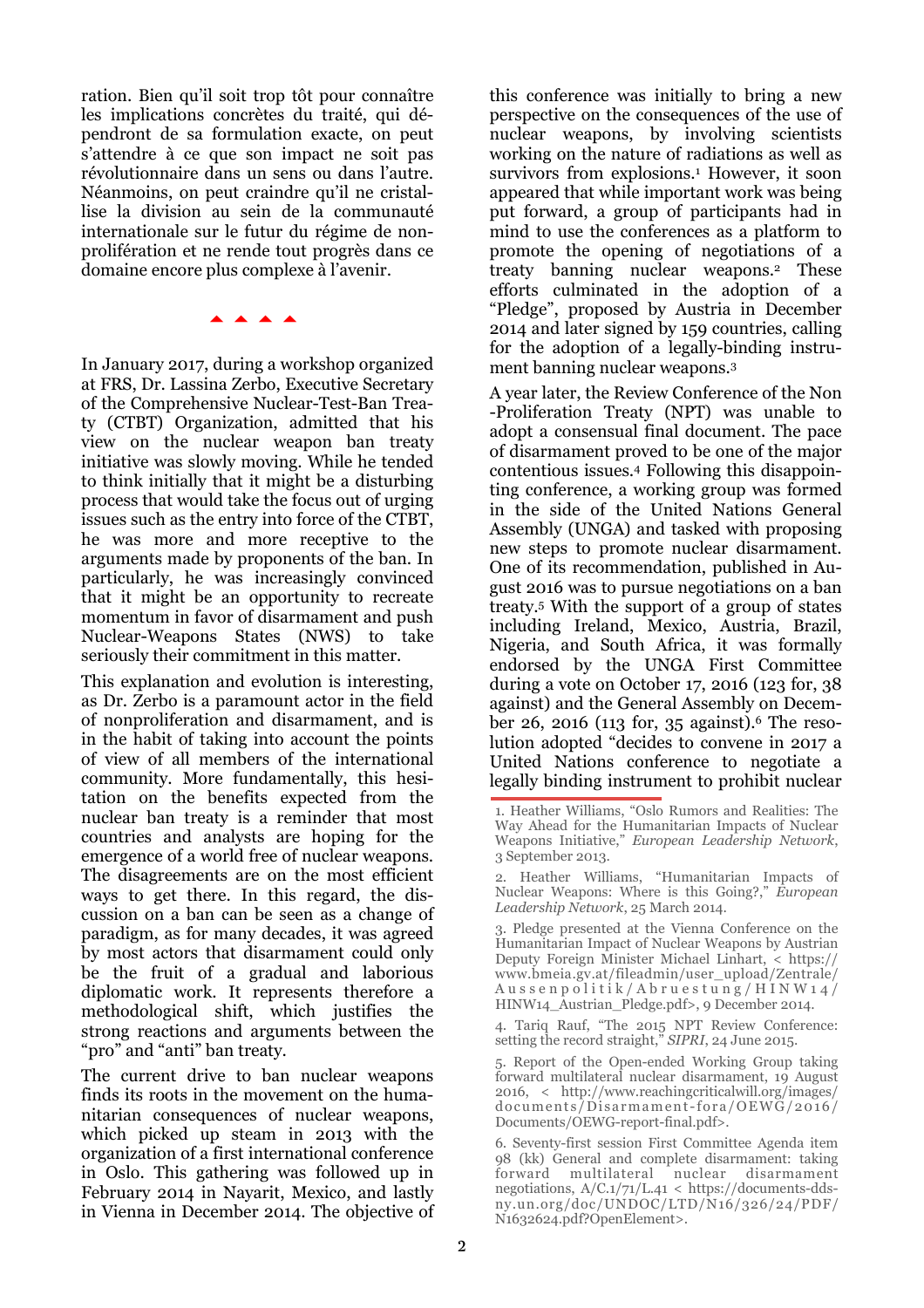weapons, leading towards their total elimination; encourages all Member States to participate in the conference; [and] decides that the conference shall convene in New York, under the rules of procedure of the General Assembly unless otherwise agreed by the conference, from 27 to 31 March and from 15 June to 7 July 2017, with the participation and contribution of international organizations and civil society representatives."<sup>7</sup>

Supporters of a treaty recognize that its adoption will not yield results overnight, but are confident that it will demonstrate the concern of the majority of the international community regarding the devastating humanitarian consequences of these weapon systems, the lack of progress in recent years in effective disarmament and what is perceived as an increased risk of use given the level of tensions between various NWS. They therefore see it as a first step which will correct one abnormality, often referred as a legal gap (the absence of international norm prohibiting the most destructive kind of WMDs) and lead to a new momentum to move out of the current stalemate. On the opposite side, official arguments used by NWS such as the United States, the United Kingdom and France, point at the misconception of separating the issue from international security concerns, the risk of diverting energy from concrete efforts to move forward on the disarmament path and the possible detrimental effect on the NPT.

Are these arguments rhetorical talking points made by privileged states clinging to the benefits of an unfair system? Or is there a real risk of damaging a regime based on a subtle equilibrium between three equally-important objectives (disarmament, nonproliferation and peaceful use)? What can be the impact of the initiative and can it lead to the renewal of a constructive dialogue between each side? As the negotiations are about to begin, these questions must be addressed in a serious fashion. It must be acknowledged however that as this process is in its early stage, is quite unique, and as much is still unclear on the content of the ban treaty (scope of prohibition, methods, verification…) it is still impossible to make a sure assessment of what the long-term of the negotiations will be.

# 7. Resolution adopted by the General Assembly on 23 December 2016, 71/258. *Taking forward multilateral*

*nuclear disarmament negotiations*.

#### **Status of the step-by-step process**

While some militant groups have always called for immediate and general nuclear disarmament, the history of the NPT tends to show that a gradual approach has generally been perceived as the most realistic and efficient. This process has led to many progresses in the past years, even if the pace has noticeably slowed down.

#### **The nuclear states commitment to disarm**

Article VI of the NPT, signed in 1968 and extended indefinitely in 1995, states that "each of the Parties to the Treaty undertakes to pursue negotiations in good faith on effective measures relating to cessation of the nuclear arms race at an early date and to nuclear disarmament, and on a treaty on general and complete disarmament under strict and effective international control." This commitment has been interpreted over the years as one part of a grand bargain: non-nuclear weapons states (NNWS) would agree not to develop a military program while NWS would progressively renounce to their arsenals. The implication of Article VI must not be overstated. As can be seen by its vague formulation and a study of the archives of the negotiations, disarmament promises were not at the root of the decisions of the majority of the international community to adhere to the NPT. Most were convinced that their security interests were served by a Treaty that prevented most states to access nuclear weapons.<sup>8</sup> That being said, many actors have changed their interpretation of the Treaty's main priorities over the years. It is increasingly obvious that for some NNWS today, the NPT should mostly be aiming at disarmament, and that its two other goals, nonproliferation and peaceful uses of nuclear energy, are of secondary importance.9 They tend to affirm therefore that they only accepted the indefinite extension in 1995 provided progresses were made on the disarmament pillar of the Treaty. Whether or not this position is historically justified, it fuels an expectation, every five years, during the Review Conference of the NPT, of holding NWS accountable on Article VI. Starting in 1995, a consensus existed on the fact that progress in that direction could

<sup>8.</sup> Matthew Harries, "Disarmament as Politics: Lessons From the Negotiation of NPT Article VI," *Chatham House Research Paper*, 13 May 2015.

<sup>9.</sup> Heather Williams, "Does the fight over a nuclear weapons ban threaten global stability?," *Bulletin of the Atomic Scientist*, 9 February 2017.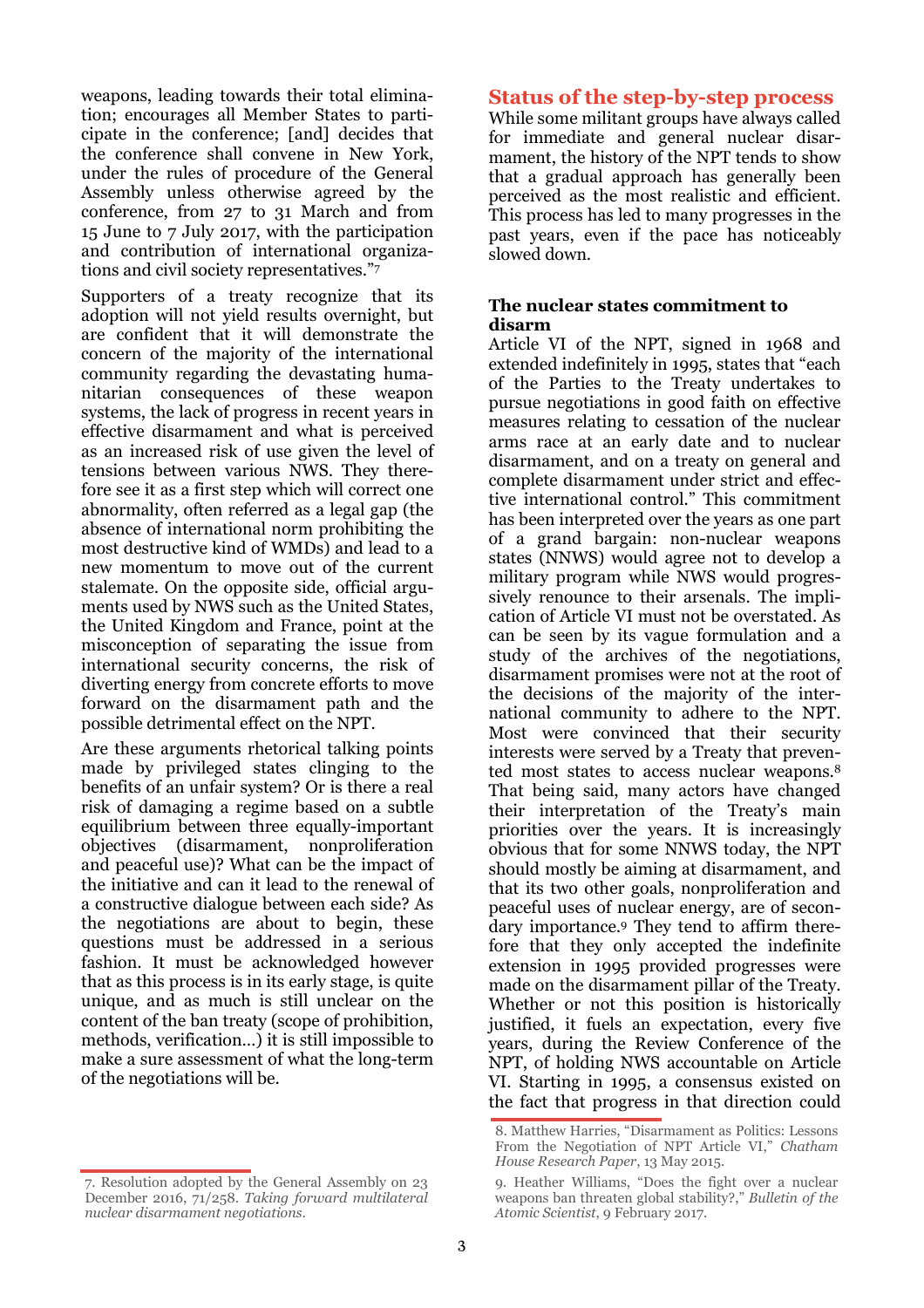only be made incrementally, which led to the adoption of several action plans and intermediary objectives.

#### **A preference for a step-by-step process**

In 2000, the NPT Review Conference adopted a Final document which included 13 practical steps for disarmament. These steps notably included the entry into force of the Comprehensive Test Ban Treaty (CTBT), the beginning of negotiation on a treaty banning the production of military-oriented fissile material, a reduction of the role of nuclear weapons, and work on the measures necessary for a complete and verifiable nuclear disarmament.

In 2010, this approach was renewed with the adoption of the Action Plan, which comported 64 measures and 22 on the disarmament pillar. This plan was heterogeneous with some actions being very concrete and others reflecting vaguer commitments. As could be expected for such an ambitious undertaking, as States parties gathered in New York for the 2015 Review Conference, the level of implementation of the plan varied. Some actions were perceived as completed ("initiate a process towards the dismantling or conversion for peaceful uses of facilities for the production of fissile material for use in nuclear weapons", "promote the entry into force and implementation of the CTBT"), but others were still at a standstill ("the Conference on Disarmament should immediately establish a subsidiary body to deal with nuclear disarmament, within the context of an agreed, comprehensive and balanced programme of work", "the nuclear-weapon States commit to undertake further efforts to reduce and ultimately eliminate all types of nuclear weapons, deployed and non-deployed, including through unilateral, bilateral, regional and multilateral measures").<sup>10</sup>

#### **Lack of progress in 2015 and beyond?**

Despite the few elements of progress initiated by NWS between 2010 and 2015, and especially the ratification of the New Start Treaty, the development of the international monitoring system of the CTBTO or the attempt to be more transparent on capacities and doctrines, it was generally agreed that not enough had been achieved within the timeframe of the review cycle.11 The arguments put forward by NWS to explain their inability to complete most of the 22 actions have generally not been accepted as good excuses by a wide part of the international community. In fact, most concrete steps taken (such as for instance the publication of a glossary of nuclear terms) have been seen as almost ridicule and inconsequential.<sup>12</sup>

In this context, the step-by-step approach and the review of the Action Plan has been sidelined to some extent and was left out of most of the debates on the drafting of a final document. The integration of the conclusions of the humanitarian initiative was seen as more important by a vast number of NNWS. With the negotiation of a ban treaty, it is difficult to imagine how the opening review cycle will be able to modify this situation. The first indication will be the Preparatory Committee that will take place from May 2 to May 12 in Vienna, Austria. Few expect this meeting to build the bridge between two processes and two approaches that seem increasingly irreconcilable.13 The outcome of the March negotiation will probably play a big role in the relevance of the review cycle, as will the evolution of the NWS nuclear arsenals. Unfortunately, the context for nuclear disarmament in the coming five years does not look very promising. It is therefore unlikely that any initiatives achieved by 2020 will be seen by the most militant NNWS as a satisfactory implementation of the Article VI of the NPT, which will make the ban treaty all the more relevant in their eyes.

# **A difficult context for nuclear disarmament**

#### **Regional tensions and arms control setbacks**

The greatest progresses achieved in the field of nuclear disarmament, especially in the 1990s, came from a combined influence of reduced tensions between nuclear powers which enabled the adoption of ambitious arms

<sup>10.</sup> Gabriella Gandenberger, Mia Irsten, and Ray Acheson, *NPT Action Plan monitoring report March 2015*, Reaching Critical Will, 2015.

<sup>11.</sup> Gaukhar Mukhatzhanova, *2015 Monitoring Report: Implementation of the 2010 NPT Action Plan, Disarmament Actions 1-22*, James Martin Center for Nonproliferation Studies, Middlebury Institute of International Studies, April 2015.

<sup>12.</sup> Richard Lennane, "NPT Review Conference 2015," *Wildfire*, 2015.

<sup>13.</sup> Nuclear non-proliferation: planning for 2020 (WP1498), Annual Conference, Wilton Park, 5-9 December 2016.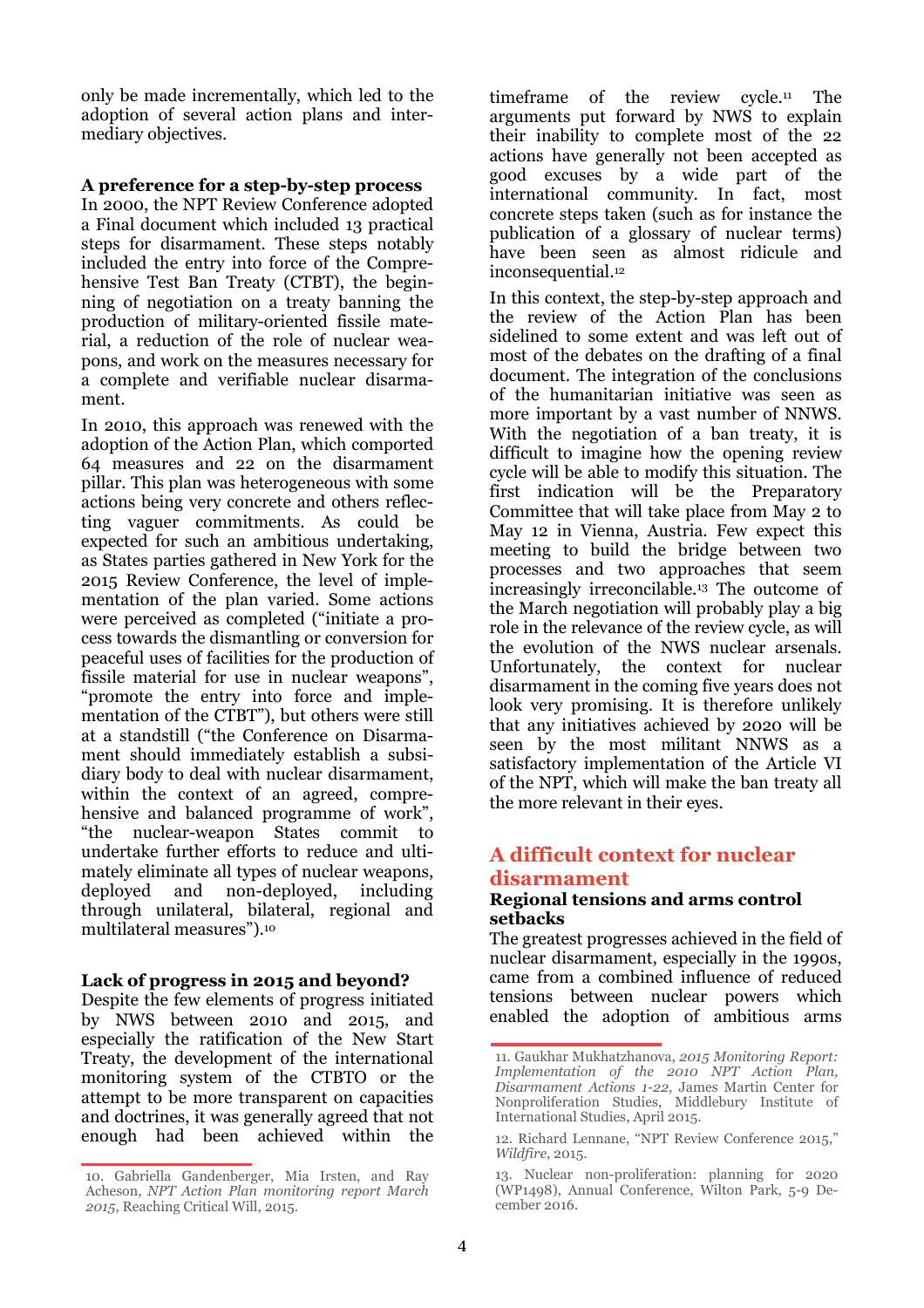control measures. The current situation is quite different on both accounts.

The great majority of nuclear weapons are still in the control of Russia and the United States. The tense relations between the two countries result in an atmosphere more conducive to arms race than arms control. As both countries are in the process (more or less advanced) of renewing their nuclear capacities, preserving and extending existing frameworks, such as the New Start Treaty which caps the arsenals of both countries, is already challenging. Earlier propositions for further reductions, made by President Obama, have been rejected by Moscow which would prefer to get out of the bilateral setting and associate other NWS to the talks, and insist on settling the disagreements on the deployment of ballistic missile defense before any further reductions.14 The new Republican administration in Washington and the US Congress do not seem to see the reduction of the number of weapons as a priority as budgetary efforts are going to be made on the modernization of all components of the nuclear Triad.

Of course, it is difficult to predict the policies that will be adopted by President Trump, as he stated that he was not afraid of a new arms race but also proposed dropping sanctions against Russia in exchange of an arms control deal.15 However, the odds of an ambitious reduction of American and Russian arsenals are not bright. Russia depends on its nuclear weapons to offset its conventional weakness vis-à-vis NATO and sees its arsenal as an instrument of "prestige". This calculation is enhanced by American developments such as the progressive deployment of ballistic missile defense systems or the work on a conventional prompt global strike, which is perceived by Moscow as a potential threat for Russian strategic assets. This is not to say that an agreement could not be found to adopt new quantitative caps, but that it will require a real political will on both sides which is currently lacking and that it would probably not be, in the current circumstances, extremely ambitious.<sup>16</sup>

The very issue of arms control among the two

states is controversial as the compliance to major treaties is being contested. The most obvious example is the Intermediary Nuclear Forces (INF) Treaty of 1987, which is according to the State Department violated by Russia.<sup>17</sup>

The American and Russian deadlock remains central on this issue because of the sheer number of warheads involved. That being said, other regions are going through tensions which make disarmament a difficult prospect. For instance, China is still working on the development of its nuclear program to reach what it considers minimum credible deterrence.

Outside the NPT, several crises are increasingly involving deterrence dynamics. Far from considering disarmament or arms control, the Pakistanis and the Indians are also building up their respective arsenals, which are seen as key to their national security. More discreetly, there is no foreseeable path for an Israeli move towards renouncing its strategic assets, which is one of the blocking point in the creation of a WMD-Free Zone in the Middle East. This issue was also bitterly debated during the 2015 NPT Review Conference. Finally, the perspective of the denuclearization of the Korean peninsula is becoming more and more remote as Pyongyang is developing sophisticated weapon systems and delivery vehicles.

It is therefore undeniable that nuclear deterrence is playing a larger role in international security, in Northeast Asia, South Asia and even in Europe, where it had long been considered an issue of the past and is now seen in a new light as tensions grow between NATO and the Russian Federation and as the nuclear dimension of any crisis between the two is becoming more perceptible.

Unilateral or bilateral disarmament is therefore out of favor, and it would probably require an important change of the global context to put it back on the agenda of nuclear powers. Unfortunately, multilateral engagement is also challenged which means that tangible progresses are even more difficult to achieve.

#### **The crisis of multilateral disarmament**

The most obvious manifestation of the difficulties encountered by multilateral disarmament has been the incapacity of the UN

<sup>14. &</sup>quot;Russia Signals its Interest in More Nuke Cuts Does Not Match Obama's," *NTI*, 20 June 2013.

<sup>15.</sup> Joe Uchill, "Russians not sold on Trump offer to link sanctions relief to arms control: report", *The Hill*, 17 January 2017.

<sup>16.</sup> Alexey Arbatov, "An Unnoticed Crisis: The End of History for Nuclear Arms Control?," *Carnegie Moscow Paper*, 16 June 2015.

<sup>17.</sup> Steven Pifer, "The future of US–Russian arms control," *Brookings Institution*, 26 February 2016.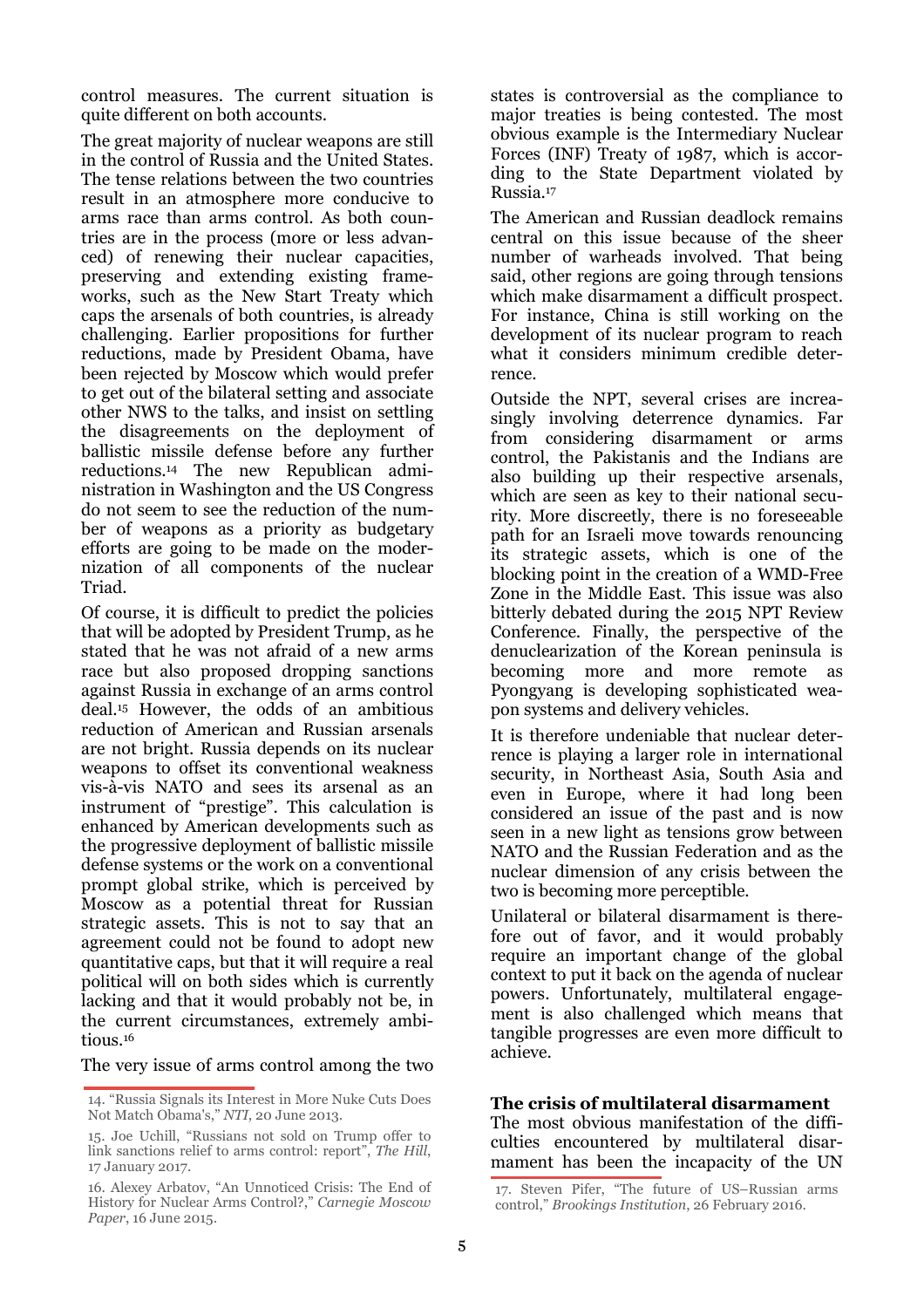Conference on Disarmament in Geneva to agree on a program of work since 1999. As a result, the last work conducted within this forum was the adoption of the CTBT in 1996. Its current stalemate is mostly due to the inability to move forward on the negotiations of a Fissile Material Cut-off Treaty, and more precisely to the refusal of Pakistan to let talks on such a treaty take place. As long as this obstacle is not removed, the Conference on Disarmament will remain a forum deprived of any negotiating capacity and only dedicated to official posturing among the 65 delegations.

The Fissile Material Cut-off Treaty (FMCT) is not the only multilateral initiative confronted to difficulties. Twenty years after its adoption, the CTBT is still not officially into force, as eight states of the Annex Two list have not ratified it yet. Despite the work done by the Preparatory Commission and the technical expertise of the Viennese organization, provided thanks to an extensive monitoring system, the endeavors to ban nuclear testing can therefore not yet be considered as achieved.

International actions aiming at curbing WMD proliferation are also facing obstacles. The recent past has seen the successful process leading to the adoption of a nuclear deal between Iran and six states (E3+3). But despite this achievement, which put a lid on more than twenty years of diplomatic confrontation, non-proliferation is perceived with renewed suspicion. Said more clearly, many states are resisting new attempts to control, monitor or restraint access to certain technologies and materials. This is illustrated by the strong resistance of some countries (Brazil, Argentina, Egypt) to adopt measures such as the IAEA additional protocols, which gives the Agency more tools to guarantee that a state is not involved in any illegal nuclear activities. Their position can be summed up by the declaration of a Brazilian representative in 2008 who stated that Brazil "will not adhere to amendments to the Treaty on the Non-Proliferation of Nuclear Weapons extending the restrictions of the Treaty, until the nuclear weapon states advance in the central premise of the Treaty: their own nuclear disarmament."<sup>18</sup>

Given this lack of prospect in all traditional forums dedicated to disarmament, it is no wonder that states for whom it is a priority have decided to look for another avenue, which turned out to be the humanitarian initiative and will in all likelihood end up in the adoption of a treaty banning nuclear weapons. This outlook is creating a lot of hope around the world, and a genuine belief that disarmament will find a new momentum.

# **A ban treaty: hope for progress in the near term**

# **Putting NWS's backs to the wall**

The partisans of a nuclear ban realize that NWS are not going to join any treaty, or even participate in the negotiations that will lead to its adoption. Most NATO allies or states benefiting from the nuclear umbrella are also going to decline any involvement in the project, as was shown by Germany's official statement on the issue.19 However, they are convinced that they will be unable to completely ignore the international call in favor of nuclear weapons abolition.

The first argument generally used is the power of merely creating a new international legal norm. There is a conviction that this will be the most efficient way to show that a large majority of states are opposed to the possession of nuclear weapons by a few, and that it will create an incentive for NWS to take action whether they want it or not.20 The precedents which are generally quoted are the adoption of the Ottawa Treaty banning landmines and the Convention on Cluster Munitions. In both cases, the initiatives have not been universal and in particular the United States and China did not ratify them, but for their proponents, these conventions had a global impact and non-signatory states modified their policies to take into account the new norms.<sup>21</sup>

The hope is therefore that feeling the condemnation from a majority of counties and from groups within nuclear weapons states, NWS will feel compelled to modify their nuclear strategies and constrained in the modernization and deployment of their capacities. Ban-promoters are especially hopeful that NATO members and American

<sup>18.</sup> Toby Dalton, Togzhan Kassenova and Lauryn Williams (eds.), *Perspectives on the evolving nuclear order*, Carnegie Endowment for International Peace, 2016.

<sup>19.</sup> Letter from Ms. Susanne Baumann to NGOs, 9 February 2017, <http://www.icanw.de/wp-content/ uploads/2017/02/de-absage-banconf.pdf>.

<sup>20.</sup> Ban Nuclear Weapons Now, ICAN, <http:// www.icanw.org/wp-content/uploads/2012/08/ BanNuclearWeaponsNow.pdf>.

<sup>21.</sup> Jean-Marie Collin, "L'Assemblée générale de l'ONU ouvre la porte à un traité d'interdiction des armes nucléaires", *Note d'Analyse*, GRIP, 9 December 2016.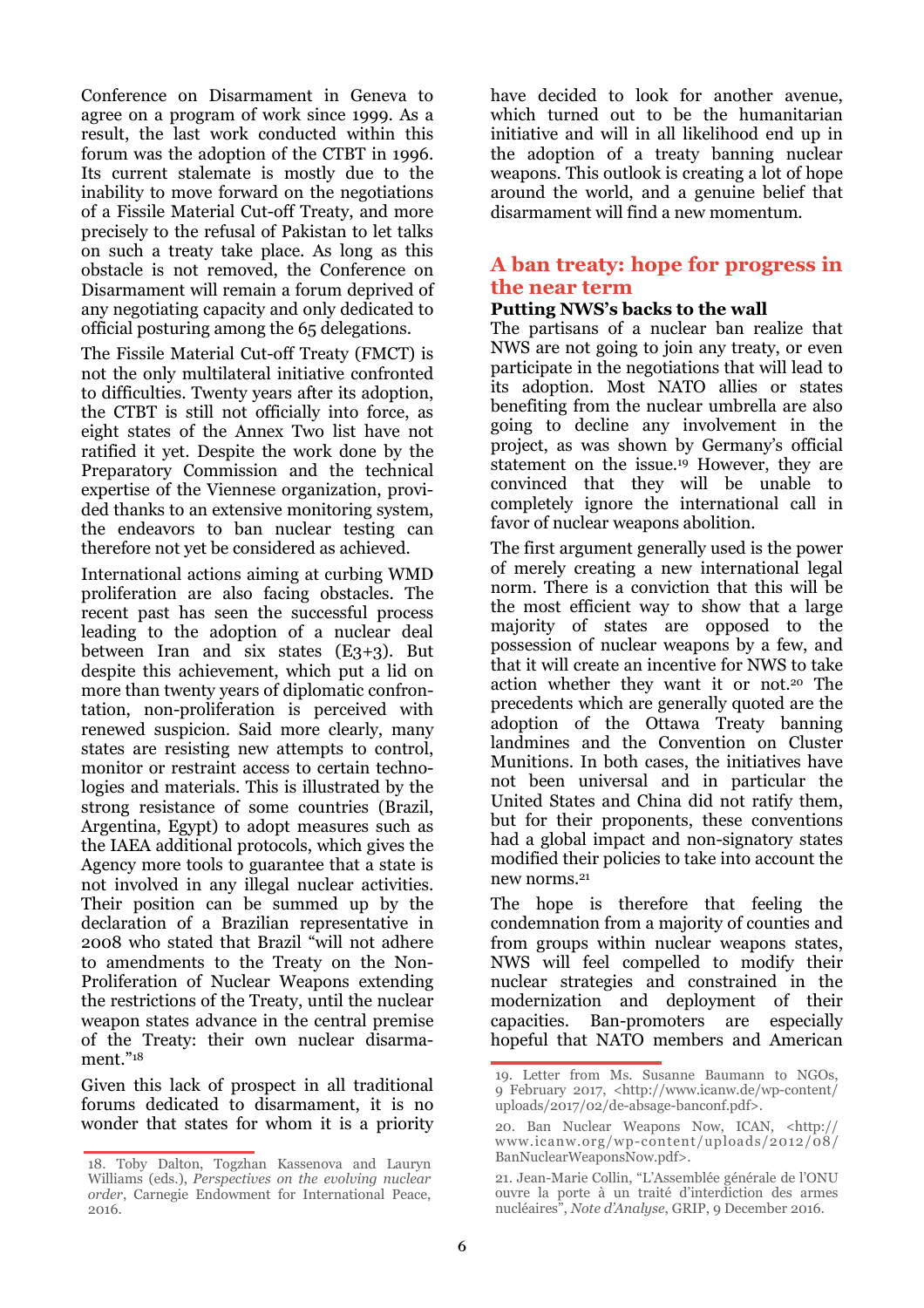allies in Asia will be the most sensitive to this pressure. Concretely, they believe that public opinion in some of these states, which is already rather skeptical if not hostile to NATO's nuclear policy, could be reinvigorated by the ban and use it politically to support their agenda. In the six NATO states hosting nuclear weapons, they could in particular be helped by this new norm in their efforts to get rid of the B-61 nuclear weapons deployed on their territories and obtain the end of the Alliance's nuclear sharing arrangements. The fact that the proposed ban treaty's potential effect would be bigger in "umbrella states" has been recognized by NGOs working on the process, and they have not shied away from admitting that these states should be the main target from the movement.22 States promoting it have also confessed that they hoped that the ban would have an impact in "open, democratic societies", by creating a mobilization of civil society which could let to a change of policy.<sup>23</sup>

Even if it does not lead to the abandonment of nuclear deterrence by NWS and their allies, the treaty is a way for some to push them to make more efforts and to realize that they cannot keep disappointing the major part of the international community on the implementation of the Article VI commitment. It is therefore believed that thanks to this mobilization, NWS will take the issue more seriously and understand that they have no choice but to give satisfaction to NNWS. Many believe that this new pressure will not come only from the existence of the new norm, but also some concrete impacts that may come from the adoption of the treaty, such as the prohibition for banking institutions and business to cooperate with companies working on nuclear weapons programs,<sup>24</sup> or the interdiction for signatories of the treaty to participate to military exercises involving nuclear deterrence.<sup>25</sup>

By raising awareness and making it at the center of the non-proliferation agenda, but also by trying to get public opinions and nongovernmental organizations involved, including religious groups, supporters of the treaty hope that it will by itself work as an incentive for more efforts on disarmament and help break the current deadlock.26 They also want it to reinforce the taboo on nuclear weapons.

#### **Reinforcing the nuclear taboo**

If it fails to bring about new achievements in terms of disarmament, the treaty should at least be able to reinforce progressively the stigma against nuclear weapons and make clear for all countries that they are WMDs rejected by a major part of the world which should never be used and especially not be used as normal weapons. The question of delegitimization is very important, especially in the current context.27 Up until a few years, it was generally believed that the nuclear taboo was quite strong. But the recent tensions between NATO and Russia, the ongoing crisis between Pakistan and India and the general lack of stability in Asia means that the risk of a nuclear detonation is considered on the rise and that nuclear threats or gesticulations are being observed too frequently.

The initiative therefore may also remind NWS of the risks of escalation and of their obligation to avoid the use of these weapons at all costs. This stigmatization of the weapons is seen as a contestation of the traditional rhetoric associated to NWS, according to which some could safely adopt a policy of deterrence while others would be considered as proliferators and condemned by the international community. In the eyes of defenders of the ban, it is not a question of who is in possession of the weapons, they are inacceptable and illegitimate in any conditions.28 This argument is getting traction as what were seen as "responsible" and "rational" nuclear powers are not perceived with the same level of trust. The case of Russia has already been evoked. The election of Donald Trump in the United States is provoking a new movement of skepticism vis-

<sup>22.</sup> Xanthe Hall, "Under Pressure Nuclear weapons states react angrily to plans for nuclear treaty," ICAN Germany, 3 November 2016.

<sup>23.</sup> Hellmut Lagos, "Disarmament and Deterrence - Bridging the Divide," EU Non-Proliferation and Disarmament Conference 2016 First Plenary Session, 3 November 2016.

<sup>24.</sup> A Treaty Banning Nuclear Weapons, Developing a legal framework for the prohibition and elimination of nuclear weapons, Article 36, <http:// www.article36.org/wp-content/uploads/2014/04/ AR06\_TREATY\_REPORT\_27.4.14.pdf>.

<sup>25.</sup> United States Non-Paper: Defense Impacts of Potential United Nations General Assembly Nuclear Weapons Ban Treaty, 17 October 2016.

<sup>26.</sup> Colum Lynch, "U.S. Seeks to Scupper Proposed Ban on Nuclear Arms," *Foreign Policy*, 21 October 2016.

<sup>27.</sup> Marc Finaud, "The UN Vote On A Nuclear Weapons Ban: A Moment Of Truth?," *Global Insight*, GCSP, 31 October 2016.

<sup>28.</sup> Beatrice Fihn, "Stigmatize and Prohibit: New UN Talks on Nuclear Weapons Start Today," *The World Post*, 21 February 2016.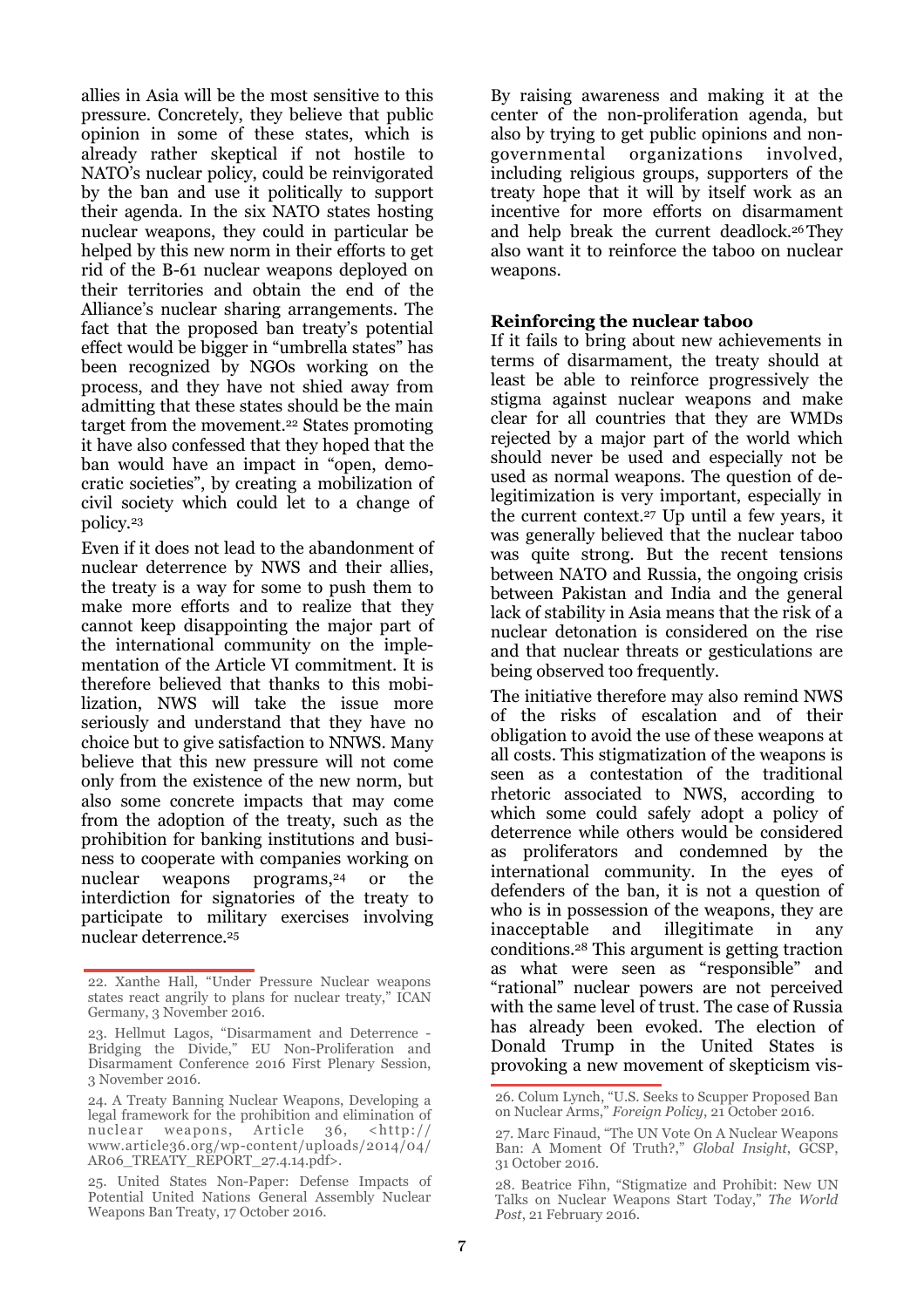à-vis Washington, and even the American public is re-discovering with anxiety the fact that President Trump is at the head of the arsenal without any checks.29 The lack of predictability of the new President means for some that banning nuclear weapons is more useful than ever, as no single man should be left with the responsibility of dealing with such a destructive capacity.<sup>30</sup>

In this regard, the need to delegitimize nuclear weapons does not imply the adoption of a very detailed and concrete convention at this stage: the treaty with general principle is seen as an interim measure that will play its role of reinforcing the taboo and emphasizing that nuclear weapons are unacceptable no matter who the possessor.31 It is also the symbol of an attempt to change the general concept of international security.

#### **A different conception of international security**

For the most optimistic, the ban will prove that collective security is not assured by each state pursuing its own national interests in a narrow perspective, but by all agreeing to norms which enhance global security. The conferences on the humanitarian consequences of nuclear weapons have consistently showed that the decisions made by NWS regarding their arsenals and that could lead to a detonation, voluntarily or not, impact the future of all mankind. Research focused in particular on the outcome of a "limited strike" and estimated the loss of human life, direct and indirect, but also the impact in terms of environment, temperature on the surface of the earth, agriculture, epidemics and global disruption.<sup>32</sup>

States who support the ban understand the role of nuclear weapons in the security doctrines of NWS, but for them, the benefits expected by a few dozen states pale in comparison to the risk unwillingly endorsed by more than a hundred others. Moreover, the fact that the fate of their population might depend on brinkmanship strategies of a few individuals thousands of miles away is seen as unfair and absurd.33 Finally, they note that security policies should better integrate humanitarian concerns. In that view, the international community should be able to ban weapons if they are judged to be fundamentally inhumane and leading to catastrophic humanitarian disasters.<sup>34</sup>

Even if they realize that it will take time to bring about a real change in strategies and doctrines, many NNWS believe that the adoption of the ban will be a first step that will support a concept of global cooperative security, and show their refusal to be the hostage of major powers. From concrete elements, such as complicating the financial investment in nuclear weapon manufacturers, to strategic expectations, as the de-legitimization of weapons, and global objectives, such as the recognition of a collective security based on cooperation and not the defense of national interests, ban promoters are convinced that the treaty will be step in the good direction and a breakthrough towards a world free of nuclear weapons. Their main assumption is that given the lack of momentum of the present situation, there is little to lose in trying a new strategy and that any new initiative will be better than the current standstill.

The assessment of this bet is difficult to make as the text is not adopted yet, and could take various forms. It is commonly expected that it will be rather simple and vague, which would make it much easier to negotiate. In that case, it could be adopted rapidly and preserve the consensus among the states promoting it. But it would have little concrete impact and would therefore remain mostly symbolic. On the other hand, some states could insist to make it a major step forward and not only the repetition of earlier commitments. This could create obligations among signatories which would modify their relationship with nuclear weapons states.

In any case, the ban supporters are convinced that it will re-create momentum for disarmament without threatening in any ways the existing frameworks. However, its opponents feel that it will make disarmament even more difficult and point at the risk associated with such a legal instrument.

<sup>29.</sup> Alex Wallerstein, "No one can stop President Trump from using nuclear weapons. That's by design.," *The Washington Post*, 1 December 2016.

<sup>30.</sup> Ira Helfand, "The full meaning of Donald Trump's finger on the nuclear button," *CNN*, 18 January 2017.

<sup>31.</sup> Joelien Pretorius, "The ban treaty: An interim step, but politically profound," *Bulletin of the Atomic Scientists*, 14 December 2016.

<sup>32.</sup> Rebecca Johnson, Preventing Nuclear Use: The Humanitarian Imperative For Nuclear Disarmament, ISODARCO Beijing, October 31-November 2, 2012.

<sup>33.</sup> Thomas Nash, Statement on nuclear weapons and security to UN talks, Open Ended Working Group at the UN in Geneva, 12 May 2016.

<sup>34.</sup> Beatrice Fihn, "The Logic of Banning Nuclear Weapons," *Survival*, vol. 59, n°1, February-March 2017.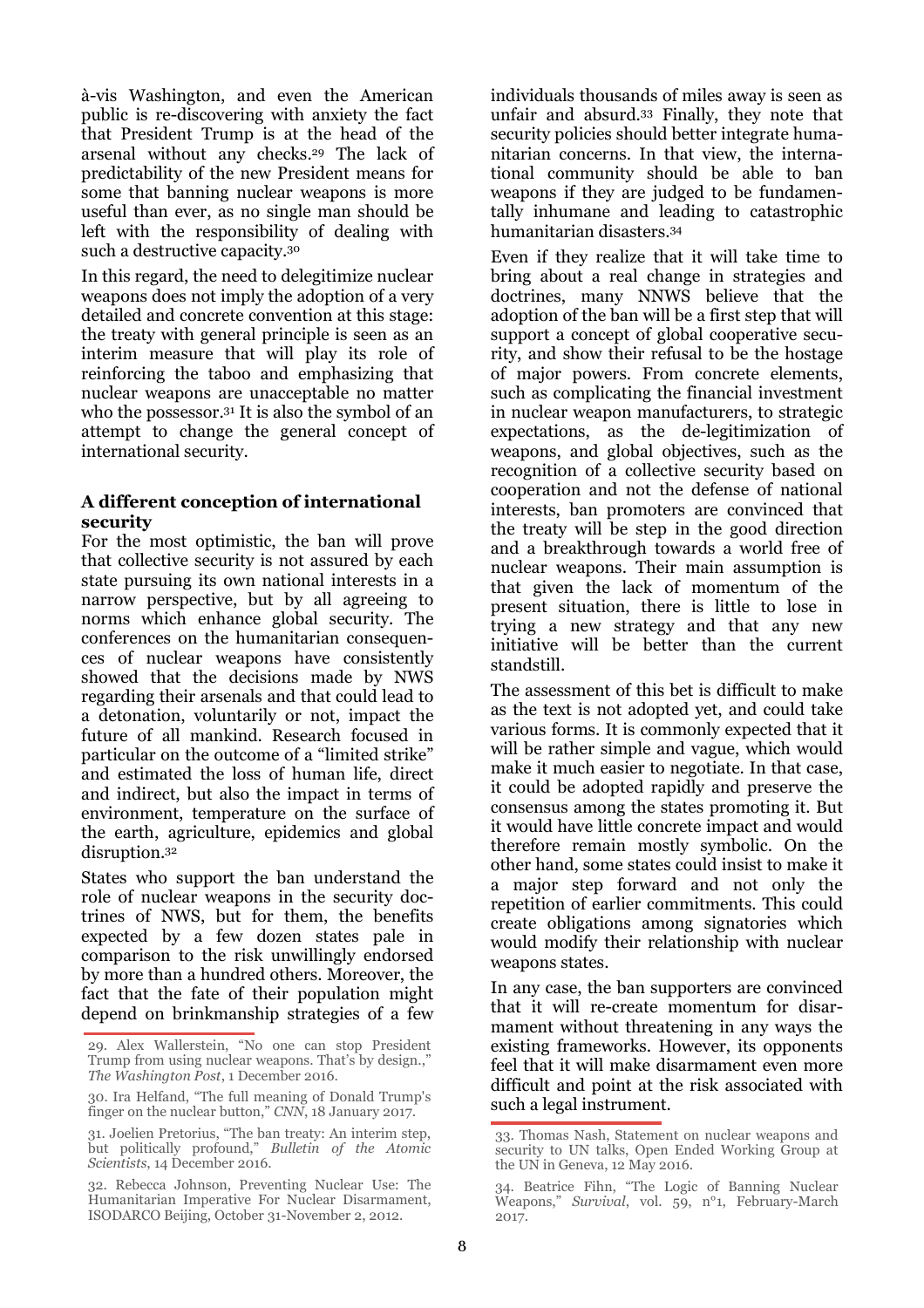# **A risk of diversion?**

#### **A detrimental effect on the NPT**

Even since the idea of a nuclear ban was formulated, NWS and their closest allies have repeatedly stated that it would hurt the NPT. The main risk is a decreased credibility which will mean that the text is no longer seen as the "cornerstone" of the global nuclear order and a priority is implicitly given to the pillar dedicated to disarmament at the expenses of the two others.<sup>35</sup>

There are very little chance to see a movement of withdrawal or violation of the NPT follow the adoption of the treaty. It would make no sense for states to work for the prohibition of these weapons and at the same time renounce their commitments not to develop them. Besides, programs of this nature are usually justified by strong security imperatives and domestic factors, they could probably not take their sole origin in the lack of faith of a state in the solidity of a multilateral treaty. The risk anticipated is therefore in all likelihood less extreme, but concerns the lack of cohesion by member states in making sure the treaty is implemented.

Said otherwise, there is a palpable fear that as they shift their attention to prohibiting the weapons, some stakeholders will be less worried about violations of the NPT and not be as ready to support actions taken to sanction violations. In the two main proliferation crisis of the last decades, building international unity to adopt Security Council resolutions and sanctions against Iran and North Korea was already a real diplomatic achievement, and some divergences of views were already very clear.36 The fear now expressed is that if such a situation was to happen again – and of course it could happen in particular in Iran where the regime could make the choice to go back on its commitments – resistance to firm multilateral action would be even stronger. There are two aspects in this question. First, the idea that promoters of the ban believe that the NPT is not properly implemented today and that nuclear weapons states are basically violating Article VI, especially because of their modernization programs.37 It is therefore a question of assessing two different sets of violations, and to relativize the gravity of one compared to the other. This vision is not propitious to adopting stringent measures to counter proliferation efforts, as it assumes that violating Article I is not legally worse than Article VI and that the focus on one kind of transgression is excessive.

The second notion is that the very nature of the weapons is illegitimate. Therefore, focusing on the behavior of some (nuclear tests of North Korea, clandestine activities in Iran, or even the destabilizing doctrines and policies of nuclear weapons states) would be missing the wood for the trees.38 This could ultimately lead to a complete questioning of the essential double-status of the NPT. Once again, this shift would not push states towards military capacities, but could lead them to be more lenient towards would-be proliferators.

In that sense, there is a real threat that the NPT might not be as efficient as its members grow more fragmented and are less able to collectively ensure its implementation. This risk must be slightly nuanced as if states are convinced that a proliferation program is a threat to their national security, they would probably be ready to take action no matter what their views might be on the state of the NPT. Real politics would be expected to triumph over political posturing. It cannot however be disregarded.

#### **A "nail in the coffin" of step-by-step disarmament and non-proliferation**

The other argument made by officials of NWS is that this new process will distract states from ongoing disarmament project, namely the universalization of the CTBT or the negotiation of the FMCT. According to this view, there will be little appetite in finding common ground and building bridges among various communities on these issues if the end goal of a concurrent initiative is complete disarmament.39 On the contrary, some actors could feel that these gradual conventions are no longer necessary and cease to invest for their entry into force. This is not a minor problem. These instruments do and will require the active participation of all states. For instance, the CTBTO requires the financial and

<sup>35.</sup> Robert Wood, "Remarks at the 71st Session of the General Assembly First Committee Thematic Discussion on Nuclear Weapons," New York, 14 October 2016.

<sup>36.</sup> Tanya Ogilvie-White, "International Responses to Iranian Nuclear Defiance: The Non-Aligned Movement and the Issue of Non-Compliance," *The European Journal of International Law*, vol. 18, n°3, 2007.

<sup>37.</sup> Article 36, "The effects of nuclear weapons under international law," *Briefing Paper*, December 2014.

<sup>38.</sup> Desmond Tutu, "Nuclear weapons must be eradicated for all our sakes," *The Guardian*, 4 March 2013.

<sup>39.</sup> Tom Countryman, "Disarmament and Deterrence - Bridging the Divide," EU Non-Proliferation and Disarmament Conference 2016 First Plenary Session, 3rd November 2016.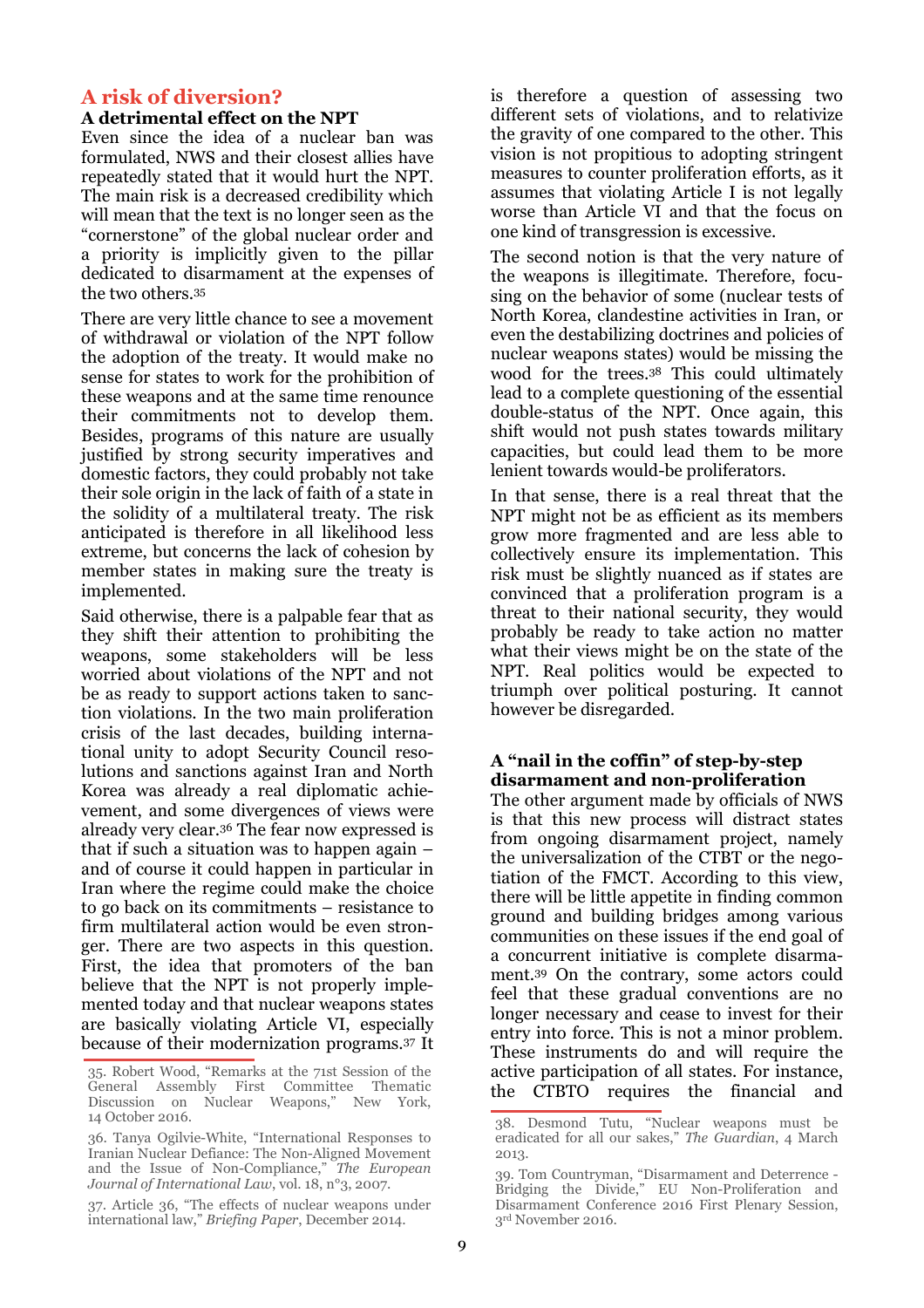technical commitment of all to maintain its network of monitoring stations around the world and analyze data. On the FMCT, convincing Pakistan to change its position and working on the technicalities associated with a cut-off treaty will not be the concern of only nuclear weapons states and propositions and involvement of all participants to the Conference on disarmament will be essential.

The same risk applies to non-proliferation in general and in specific cases. As said earlier, focusing on a ban might mean that for some countries, resolving proliferation crises might be of secondary importance. This feeling might be reinforce if the sentiment prevails that the Iran nuclear crisis has been solved once and for all. The first theater on which this "diversion" risk might be felt is North Korea. Of course, NWS are primarily concerned with solving diplomatically this crisis, as members of the UN Security Council. But all members of the UN are asked to implement the resolutions of the Council, for instance sanctions adopted against Pyongyang's nuclear program.

More generally, the international community has continually been improving the nonproliferation system, by taking into account past experiences but also technical innovations. An example of this is the strengthening of the guarantee system of the IAEA and the implementation of the additional protocols. Convincing promoters of the ban of the necessity to develop and update those measures might prove more and more difficult. Counter-proliferation initiatives, such as the Proliferation Security Initiative may also meet less enthusiasm.

These trends were ongoing but the questions remain on the impact of the treaty on this phenomenon of "distraction." On the one side, stakeholders assert that it is really not much to be distracted from.40 Technically, there is nothing that prevents a state from investing for the universalization of the CTBT while supporting the ban. However, the question must be asked whether the political momentum will exist to preserve these subjects as priorities in various capitals. Announcing that the step by step approach has failed and is no longer pertinent can legitimately bring questions on the commitment to implement those steps. Once again, tedious diplomatic work might be necessary to convince actors

40. Michael Krepon, "The Nuclear Ban Treaty and Our Wobbly Nuclear Order," *Arms Control Wonk*, 30 October 2016.

that Treaties such as the CTBT or guarantees such as the Additional Protocol contribute to their security and are worthy of efforts to make them move forward.

#### **A lack of consideration for strategic concern: "An exercise in futility"**

Lastly, one of the criticism associated with the ban is its lack of consideration for strategic realities. In that regard, it is for some "an exercise in futility"41 at best, while others do not hesitate to talk of a "destructive, catastrophic and treacherous" move that could "thrust the world into chaos and instability."42 In this view, the question is to know to what extent the ban will be benignly useless or will in fact create difficulties. For diplomats43 but also observers, ignoring strategic realities is dangerous. Not only it means that the reasons why some states rely on nuclear deterrence are disregarded, but it negates the fragile framework built by nuclear weapons states to insure strategic stability among themselves.

On the one hand, this may mean that there is no shared recognition on the fact that some regional or global conflict need to be resolved before states feel safe enough to engage themselves into a disarmament process. Taking into consideration the fact that nuclear weapons are inherently dangerous and that they cannot help diffuse tensions between stakeholders, promoters of the ban insist on the necessity to disarm first and see other issues afterwards. This makes sense theoretically but is probably difficult to implement concretely as states are convinced that their national security depends on their nuclear arsenal. Bringing some level of confidence between states has to this day been a necessary first step to contemplating arms control measures and of course disarmament processes. In this regard, it often seen as extremely important to try to solve contentious issues between nuclear weapons adversaries, for instance the question of state-sponsored terrorism between Pakistan and India.44 That being said, saying

<sup>41.</sup> Paulina Izewicz, "The nuclear ban treaty and its possible ramifications," *IISS Voices*, 1st November 2016.

<sup>42</sup> Vladimir Yermakov, Representative of Russia to the UNGA First Committee, quoted by Kingston Reif, "UN Approves Start of Nuclear Ban Talks," *Arms Control Today*, November 2016.

<sup>43</sup> Robert Wood, "Remarks at the 71st Session of the General Assembly First Committee Thematic Discussion on Nuclear Weapons."

<sup>44.</sup> George Perkovich, *Not War, Not Peace: Motivating Pakistan to Prevent Cross-Border Terrorism*, Oxford University Press India, New Delhi, 2016.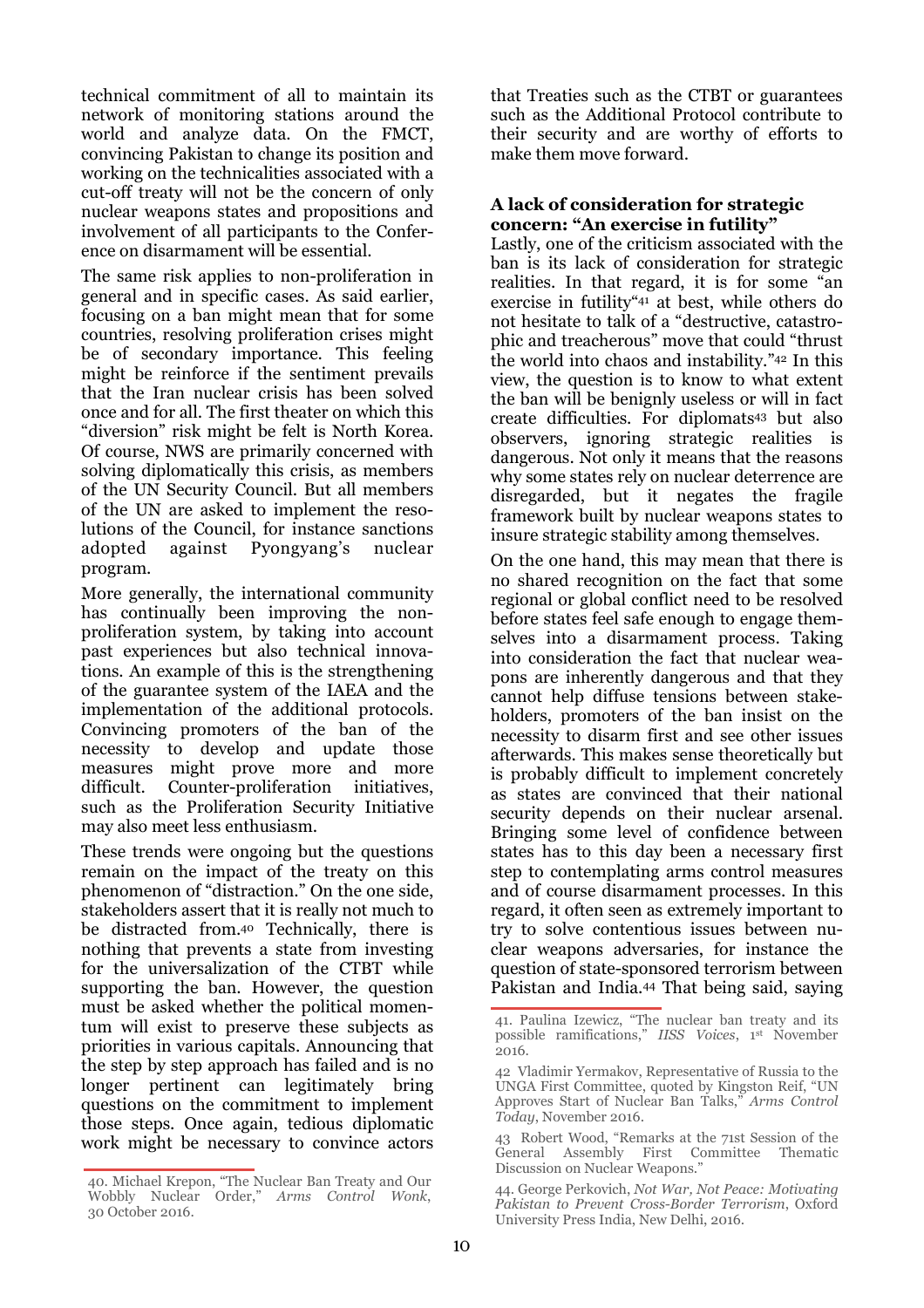that the subscribers of the Treaty will be less inclined to solve these very difficult problems might be reading way too much into an initiative that has yet to show its full scope.

The second fear is maybe more interesting and questions the core of nuclear deterrence while asking the fundamental question: is nuclear deterrence beneficial for global stability? Does it play a role in preserving peace today between major powers? For those convinced that the answer is yes, making nuclear deterrence illegal without providing for a replacement is clearly dangerous.45 The idea is that the situation provoked by a sudden abandonment of nuclear weapons might be much worse than a world in which nuclear weapons exist but are not used as is the case today. The classic argument is that such a disarmament, without consideration of security concerns, may make the world "safe for conventional war."46 Threatening the existing arrangements of deterrence and extended deterrence may open the door to a world of uncertainty, insecurity, where the threat perception of many would dramatically increase, which would lead to unforeseeable developments but by no means coincide automatically with a safer world.

This argument is interesting as it is true that given the place of nuclear weapons in national security doctrines of many countries, suppressing it would necessarily have a major impact, which was not the case for instance when other categories of weapons were suppressed such as biological weapons or cluster munitions. This impact is quite impossible to predict, and it is true that it is difficult to assess if the world would be more or less dangerous if the permanent threat of nuclear explosion was removed but other kinds of military contest appeared. That said, the treaty is not going to suppress nuclear deterrence in one stroke of pen, but try from the outside to attack its legitimacy. Its success in this matter might only be marginal, at least initially. It could therefore be described as "futile" as it will largely ignore the strategic realities of vast regions of the world and refuse to contemplate that deterrence and extended deterrence might be responsible at least partly for some stabilization and reinforcing the security of states. Qualifying it

"catastrophic" seems premature at this stage, given the fact that existing deterrence arrangements do not seem threatened. Finally, it should be recognized that the treaty and more generally the dynamic that led to its negotiation may be useful in reminding all actors of the dangers of the nuclear game. While deterrence may be useful in one time of history to prevent conflict, it would be very pessimistic, given its inherent risks, to imagine that it will remain forever the ideal relationship between powers.

### **An ineluctable polarization A divergence of expectations**

One of the fears we can legitimately entertain at this stage, because it has already started to materialize, is a divergence of expectations which will block any further discussion on non -proliferation and disarmament. Among the main supporters of the ban treaty, insisting on the urgency of disarmament and the implementation of the ban may mean that anything but the destruction of arsenals will be seen as disappointing at best and insignificant at worse. This "all of nothing" reasoning might be more visible in countries where public opinion is active, or where the diplomacy is very involved in the movement. Finally, it might be also quite popular in states which do not have a strong diplomatic team working on these issues and where the subtleties of arms control negotiations are not a tradition nor a priority. These states might be tempted with bandwagoning with the leaders of the movement and have little interest in supporting initiatives less ambitious than global abolition.

As the treaty requires a clear positioning from diplomacies worldwide (voting for, against, abstaining), it will probably epitomize the disappearance of middle ground countries or bridge builders which were in the past decades instrumental in forging consensus between different groups and making measures such as the indefinite extension of the NPT possible.<sup>47</sup> Once again, this process is not due to the treaty which is more a symptom than a root cause for such a polarization, and it preceded it. Nonetheless, it tends to accentuate the simplification of the debate by putting states in front of a fallacious question: "are you in favor or against nuclear disarmament?" The credibility and power of persuasion of those

<sup>45.</sup> Heather Williams, "Why a Nuclear Weapons Ban is Unethical (For Now)," *The RUSI Journal*, vol. 161, n°2, April-May 2016.

<sup>46.</sup> Elbridge Colby, "Nuclear Weapons Aren't Just For the Worst Case Scenario," *Foreign Policy*, 4 August 2016.

<sup>47.</sup> Jo-Ansie van Wyk, "South Africa's Post-apartheid Nuclear Diplomacy: Practice and Principles," *Insights on Africa*, vol. 7, n°2, 2015.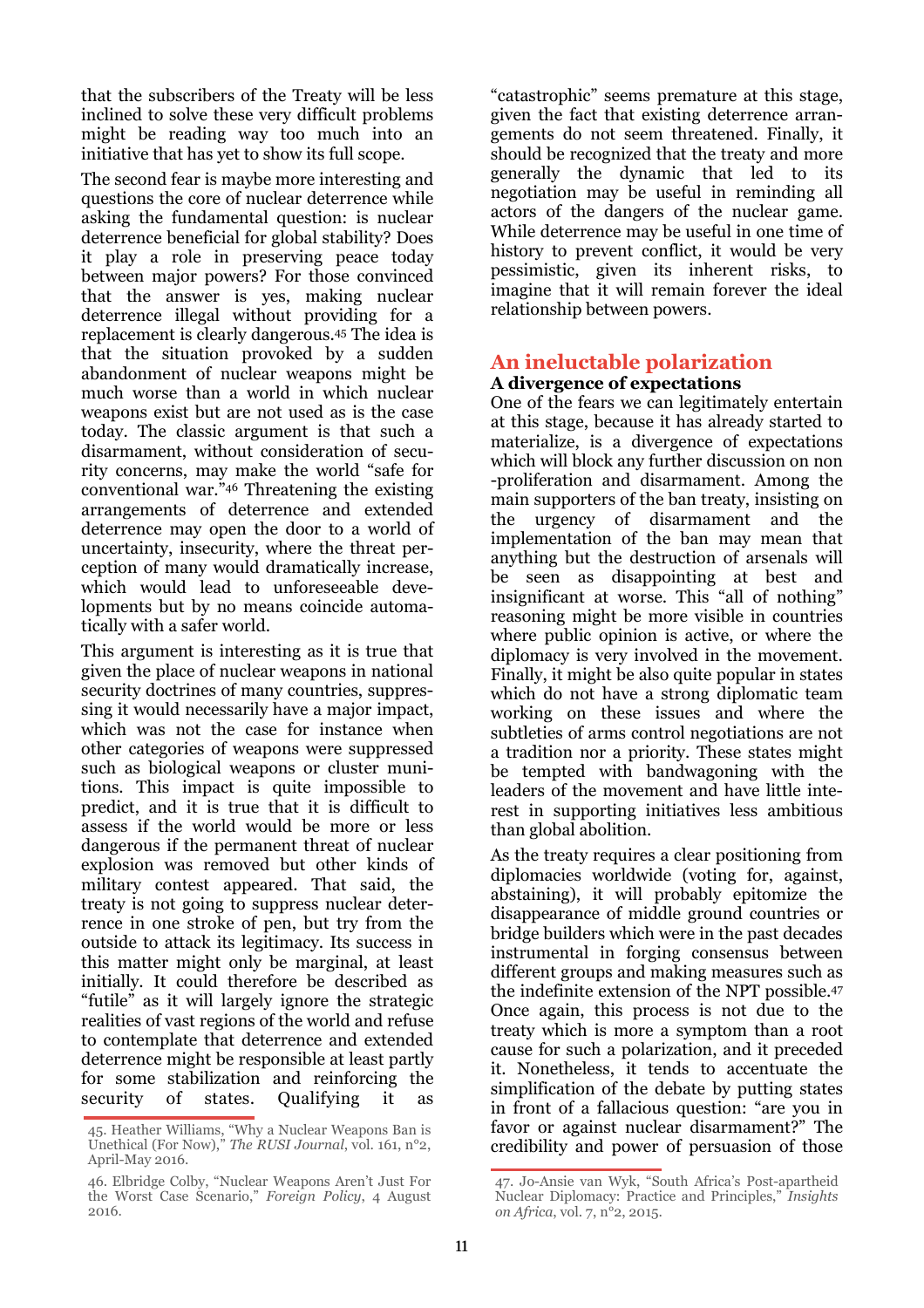refusing to join the negotiations will probably be very low among supporters of the ban, and it will be difficult to imagine the survival of groups such as the Non-Proliferation and Disarmament Initiative, which was active during previous NPT Review Conference, if its members hold different views on the treaty. The crystallization of two "camps" might be accelerated by the vote, and will probably not be very positive as it will erase shared interests along the lines, nuances and mutual challenges.<sup>48</sup>

The polarization effect may also be observable in the detractors of the ban. Because of their reliance on deterrence and internal considerations, these states have often considered the political and diplomatic benefits they could expect from disarmament measures. Such considerations were for instance visible in the commitment of President Obama not to produce any new nuclear warheads.49 Leaders of nuclear countries and people in charge of nuclear matters may feel now that it is useless to make further efforts as it is not going to be taken seriously and that the only satisfying measure they could take to please ban supporters would be unilateral disarmament, an unacceptable option. Abandoning the step by step approach might therefore lead to discouragement but also an open lack of good will. This posture could be emphasized when the domestic and international context makes it difficult for services working on disarmament to find an audience among policymakers. A decreased interest for the respect of Article VI, and what could be interpreted as provocative declarations and actions, such as for instance statements on the increased role of deterrence or the development of arsenals, will mean that some NWS feel that they do not need to enter a bargaining game with the other camp and that they should pursue their interests with little attention to others' considerations. This assumes that no concession is expected or needed from non-nuclear weapons states in the field of non-proliferation, a view which is not very consistent with the complexities of the challenges faced.

The treaty will probably accelerate this polarization and make official that different groups have radically different expectations about the future of the NPT. But once again, all the blame should not be put on this

49. Nuclear Posture Review Report, April 2010.

instrument as the rift was already very visible before it entered the stage. To some extent, the divisions are going beyond the pure question of disarmament and reflect disagreement on underlying larger issues, such as the role of major powers as providers of international security, or topical situations such as the lack of resolution of the Israeli-Palestinian crisis which is partly behind the positions of the Arab League on a WMD free zone in the Middle East. The question is to see if there will be a "before" and "after" moment linked to the adoption of the treaty. Will it mean that this division will remain impossible to solve because the opposition on the ban will remain too fundamental to be overlooked? Will it mean that the degradation of relations within the international community on the NPT regime will become definite?

#### **A difficulty to cooperate on international security matters**

The obvious victim of this polarization will be the NPT review cycle which will start with a Preparatory Committee in May 2017. It is dubious that this forum will be able to resolve any of the challenges posed by nuclear weapons, whether it be the difficulties of arms control, the North Korean crisis or other issues. More fundamentally, studies on a realistic path to zero have always emphasized the fact that while effective disarmament would always depend from an initial impetus from NWS, NNWS should be associated to the reflection as they will be required to participate in the definition and implementation of very stringent verification measures.50 A lack of cooperation might delay the adoption of acceptable solutions in this regard.

In this context, it can be hoped that the international community will not disregard future disarmament initiatives on the pretext that it is "not enough". Similarly, NWS should not be dissuaded from engaging NNWS, for instance on the question of verification where interesting cooperation had already taken place. After the adoption of the treaty, it will be in the hands of national diplomacies to decide if they want to pursue a constructive role at all levels on these issues or if they want to remain stuck on this fundamental disagreement. Clearly, this new norm will be

<sup>48.</sup> Harald Muller, "The Nuclear Non-proliferation Treaty in Jeopardy? Internal Divisions and the Impact of World Politics," *The International Spectator*, Italian Journal of International Affairs, 2017.

<sup>50.</sup> Barry Blechman and Alexander Bolfass, eds., *Elements of a Nuclear Disarmament Treaty*, Stimson Center, Washington DC, 2010 and George Perkovic and James Acton, eds., *Abolishing Nuclear Weapons: A Debate*, Carnegie Endowment for International Peace, Washington DC, 2009.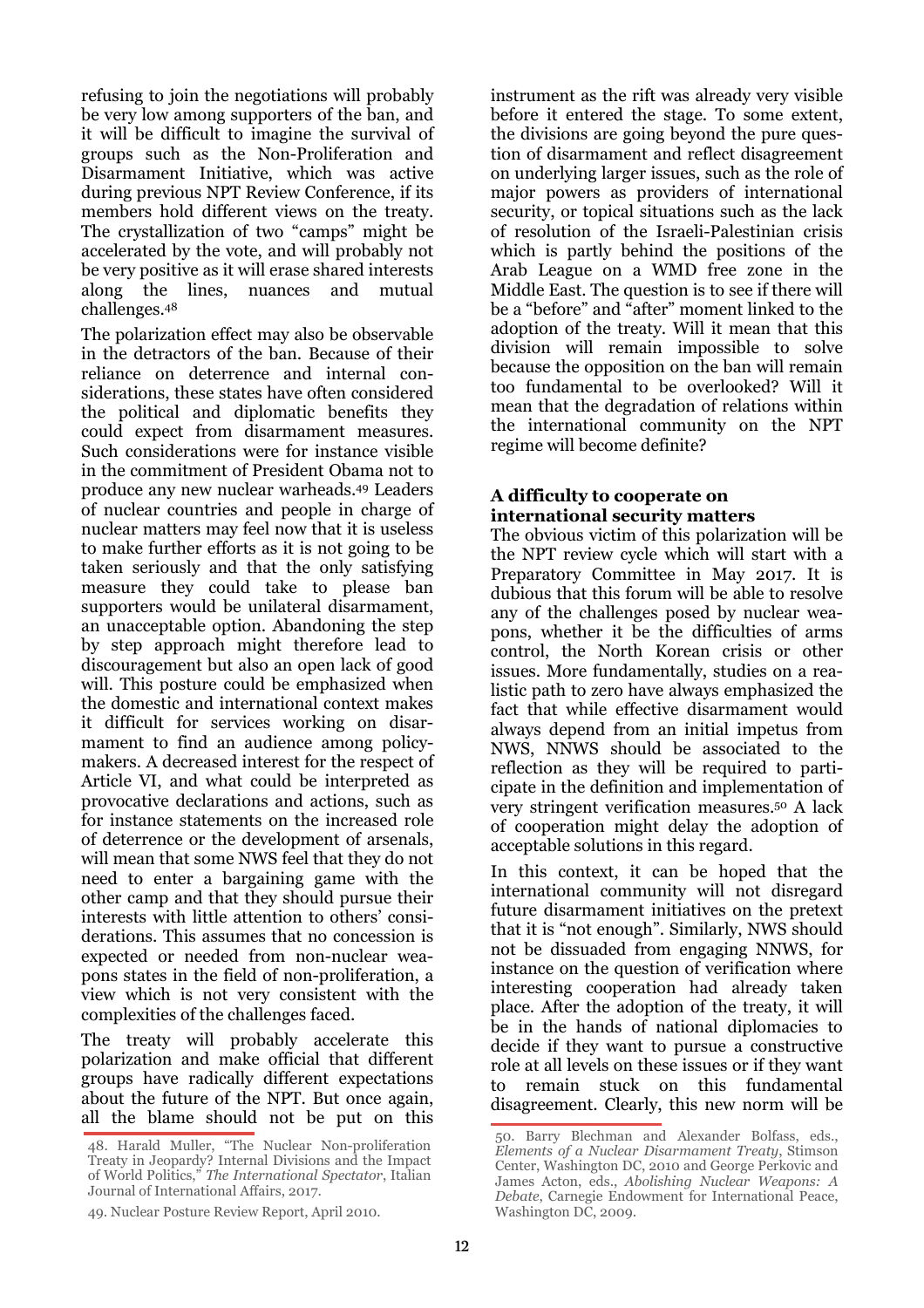major political impediment and it will be difficult to convene in NPT preparatory committees and pretend it does not exist. Its assessment will probably take the center stage of the debates. This is why it is prudent to expect that it will constitute a major blocking point of the upcoming review cycle and that no major breakthrough on the three pillars of the NPT should be expected in the near future. In fact, some have expressed the fear that blocking the talks in the NPT dedicated forum might be the only tool in the hands of treaty promoters to try to have leverage on NWS and try to bring them into some level of compliance. The review process might in that view remain a long term hostage and casualty of this event.51 More positively, one might hope that after a few years of difficulty, concrete issues might arise which will convince the NPT community of the need to move past this point and agree on other measures. If this was to happen, states might be convinced by their national or regional interests to go back to a logic of mutually beneficial compromises helping solve the issues that will arise in the NPT regime as new technological developments appear and the strategic environment evolves.

Another point to study is the resolution of the divisions produced by the treaty within some states. The treaty is clearly not perceived in the same way in all nations that oppose it. For instance, in France or in the US, it receives almost no media coverage and is not picked up in any way by the general public.52 In a few NATO states and in Japan in particular, this assessment must be nuanced as there is more traction among political parties to support disarmament and the governments have been criticized for their opposition to the treaty. Because of their role in nuclear-armed alliance, states like Germany find themselves in an uncomfortable position as they try to defend general disarmament through a step by step approach while they cannot forsake nuclear deterrence unilaterally in the very near term. These internal divisions, which can then be reflected at the NATO table, are not conclusive to playing a constructive role on these issues and contribute to the aforementioned disappearance of bridge builders able to take into account the expectations of all NPT state parties.

51. Michael Krepon, "Bombs, Bans, And Norms," *Arms Control Wonk*, 6 November 2016.

Finally, the most divisive item that might result from this process remains a re-opening of the question of the legality of nuclear weapons, which was tentatively settled by the International Court of Justice in 1996. This seems to be the ultimate fear in NWS, as a different ruling could have more serious consequences for them than the treaty in itself. This outcome would not help the renewal of cooperation between NWS and NNWS on nuclear issues and would on the contrary lead to new disagreements, fractures and difficulties in preserving the nonproliferation regime.

# **Conclusion**

The adoption of a nuclear weapon ban treaty in 2017 or in the very short term is a quasicertainty. What it will include and on what conditions it will be voted is much more speculative. This must be acknowledged to enable a fair discussion on its impacts – positive or negative – and what mitigating actions can be taken if it does have unfavorable outcomes.

After this attempt of a balanced analysis of the arguments of the "pro" and "against," it seems that the fear regarding the ban's impact should not be overestimated. Most of its supporters still believe in the core issues of the NPT and have no interest in favoring proliferation of nuclear weapons. The instruments and layers implemented over the years (guarantees system of the IAEA, nuclear security initiatives, and obligations of the 1540 Resolution…) are not threatened directly. Moreover, as the treaty will not lead to the sudden elimination of nuclear weapons nor a serious debate in NWS, deterrence as a provider of stability and security will not suffer at least in the near term.

Its benefits are difficult to predict: it is definitely already useful at this stage as it puts forward the risks linked to nuclear weapons and offers a condemnation of irresponsible behavior in that regard. It will probably contribute to strengthening the nuclear taboo. Depending on the shape it will take, it might have concrete impacts on the policy of states, especially umbrella states, although this is hard to ascertain at this stage. It usefully reminds the necessity not to give up on disarmament goal at a time of increased tensions.

That being said, it seems impossible to deny that the consensus achieved to condemn the proliferation of WMD will probably be affec-

<sup>52.</sup> Joe Cirincione, "The UN makes history on a nuclear weapons ban. Does the US care?," *Bulletin of the Atomic Scientists*, 2 November 2016.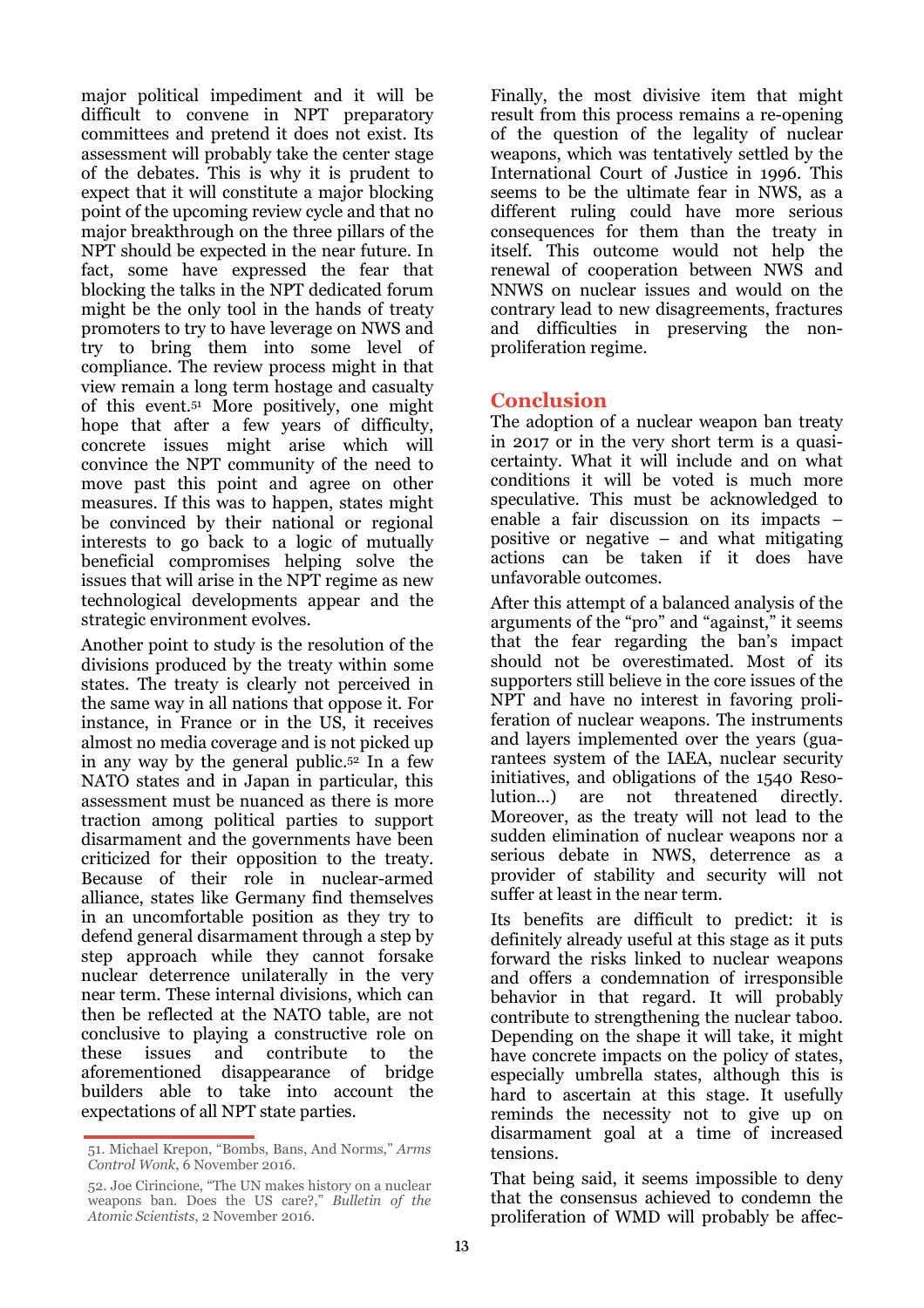ted, as an important part of the international community will give the priority to disarmament. More specifically, it will be increasingly difficult to make sure that the NPT is a flexible and responsive instrument preventing proliferation and to hold violators accountable, since the Review process of the Treaty is bound to be blocked for a number of years.

The ban treaty must not be blamed for trends that it is only reflecting. The opposition between the first two pillars of the NPT are not new and the dispute on the relative importance of disarmament and non-proliferation neither. However, it is undeniable that the treaty may crystallize this polarization and make future compromises even more difficult, as expectations will diverge and camps will become more hermetic. More than a diversion, it might therefore be preferable to talk for the moment of a stumbling block which is a result of the crisis of the arms control and nonproliferation regime but will make it harder to solve. Or said otherwise, it might become a hindrance and have a detrimental effect if the situation regarding disarmament were to evolve favorably, or if a new proliferation crisis occurred, and the international community could find it uneasy to put it in a corner and move forward in a united fashion on a shared agenda.

Given this assessment, a constructive approach remains the only possible option not to make it a permanent sticking point and hope bridging the gap in the coming years. On the one side, the treaty is not yet adopted, its text could take many forms and there is still a chance that it will support the main tenants of the NPT53, as some of its promoters are not hostile to the text. On the other side, it must be admitted that it is the "only game in town", and as there is no prospect for any other disarmament measure in the short term to sell, its opponents should take it for what it is and try to move forward.<sup>54</sup>

Abandoning multilateralism and all pretense that nuclear disarmament is an ultimate shared goal would be uselessly provocative and would not contribute to moving forward on common interests. The priority is to convince leaders of the initiative that the non-proliferation regime is worth preserving and must not be eclipsed by a text that would only prioritize disarmament. To do that, pursuing in good faith the incremental process, through arms control measures, following up on the FMCT and the CTBT, working on verification or promoting stabilizing doctrines and force structures can only be beneficial. It will not be possible to hide the fact that the context is not propitious for major developments. But it should not be abandoned as ultimate objective.

On the side of promoters of the ban, states and NGOs, there is an opportunity to prove that they are not unrealistic radicals but on the contrary are fully aware of the challenges and difficulties ahead and are ready to help NWS in tackling them. To do this, they will have a chance to insist on the normative aspect and the ultimate goal of the treaty, without rejecting intermediary steps if they were to be proposed. Finally, as was stated, they should recall that the treaty does not decrease the importance of the fight against the proliferation of WMDs and that they will be ready to play their part if any new crisis occurred, starting with the situation in North Korea.

Bridging the gap will probably take many years and require positive evolutions of the international environment. Its definitive text will make it more or less easy to put aside to engage on cooperative work in nonproliferation forum. In the meantime and regardless its content, all parties should abstain from voluntarily ignoring the other's security concerns and working in isolation, trends which are unfortunately quite visible at the international and domestic level in many countries.◊

*The opinions expressed in this text are the responsibility of the author alone*

<sup>53</sup> Adam Mount and Richard Nephew, "A nuclear weapons ban should first do no harm to the NPT," *The Bulletin of the Atomic Scientists*, 7 March 2017.

<sup>54. &</sup>quot;A Nuclear Ban Treaty: prospects and issues," *Strategic Comments*, vol. 22, n°28, September 2016.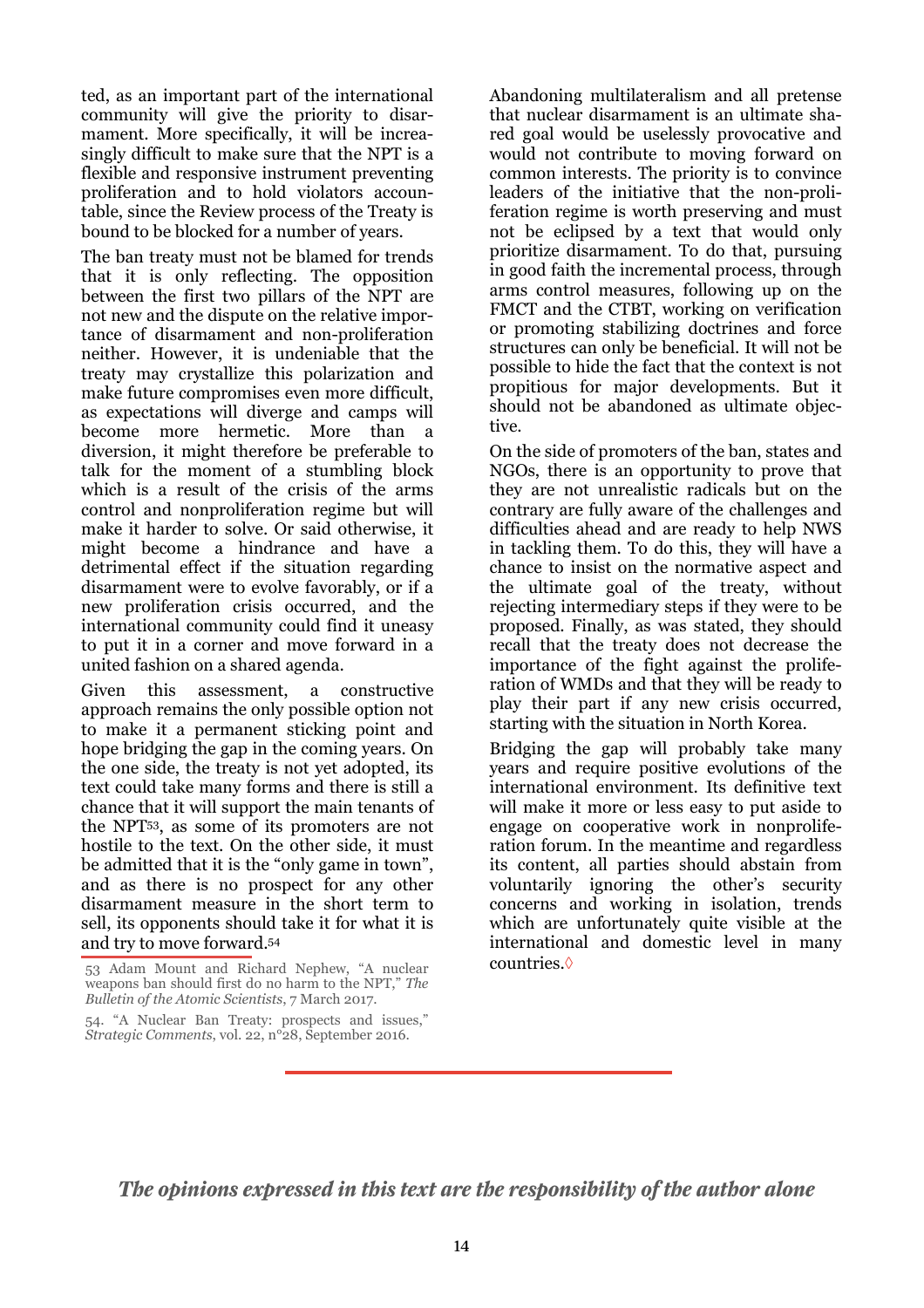# **Recently published**

- Antoine Vagneur-Jones, « War and opportunity: the Turkistan Islamic Party and the Syrian conflit », note n° 07/2017, 2 March 2017
- Bruno Tertrais, « La pérennisation de la composante océanique : enjeux et perspectives », note n° 06/2017, 28 février 2017
- Antoine Bondaz et Marc Julienne, « Moderniser et discipliner, la réforme de l'armée chinoise sous Xi Jinping », note n° 05/2017, 24 février 2017
- Gérard Gerold et Thomas Sullivan, « République démocratique du Congo : une alternance pacifique est-elle encore possible ? », note n° 04/2017, 16 février 2017
- Valérie Niquet, « Le saut dans l'inconnu : quelles relations entre Pékin et Washington avec Donald Trump ? », note n° 03/2017, 6 février 2017
- Jean-Paul Maréchal, « Après Paris et Marrakech, quelles perspectives pour le régime climatique mondial ? », note n° 02/2017, 18 janvier 2017
- Valérie Niquet, « Sécurité maritime en Asie : l'impossible indifférence de l'Europe », note n° 01/2017, 4 janvier 2017

#### **2016**

- Bruno Tertrais, « Quelle sera la politique étrangère du président Trump ? », note n° 19/2016, 9 novembre 2016
- Djalil Lounnas, « Les mutations des mouvements djihadistes en Afrique du nord et au Sahel : d'AQMI à l'Etat islamique », note nº  $18/2016$ , 25 octobre 2016
- Aurélie Bros, Tatiana A. Mitrova, « Yamal LNG: an economic project under political pressure », note n° 17/2016, 2 August 2016
- Emmanuelle Maître, « Satisfaction, frustration and vigilance for the JCPOA's first anniversary », note n° 16/2016, 18 July 2016
- Hall Gardner, « A critical Response to NATO - Rethink, Realign, React », note n° 15/2016, 20 June 2016
- Benjamin Hautecouverture, « Retour à Hiroshima », note n° 14/2016, 17 juin 2016
- Valérie Niquet et Patrick Hébrard, « Procédure d'arbitrage et montée des tensions en mer de Chine : la nécessaire consolidation du système de normes internationales », note n° 13/2016, 16 juin 2016
- Valérie Niquet, « Le troisième côté du triangle, ou le nécessaire dialogue stratégique entre l'Europe et l'Asie », note n° 12/2016, 15 juin 2016
- Mathieu Boulègue, « The political and military implications of the Minsk 2 agreements », note n° 11/2016, 18 May 2016
- Mathieu Boulègue, « Les perspectives politiques et militaires des accords de Minsk 2 », note n° 10/2016, 3 mai 2016
- Benjamin Hautecouverture, « Terrorisme nucléaire : après le sommet de Washington », note n° 09/2016, 8 avril 2016
- Emmanuelle Maître, « Nato, the F35 and European Nuclear Dilemmas », note n° 08/2016, 22 February 2016
- Gilles Boquérat, « Le « Make in India » et la réforme de l'industrie de défense », note n° 07/2016, 17 février 2016
- Bruno Tertrais, « Les interventions militaires, cause de terrorisme ? », note n° 06/2016, 15 février 2016
- Isabelle Facon, « La nouvelle Stratégie de sécurité nationale de la Fédération de Russie (présentation analytique) », note n° 05/2016, 10 février 2016
- Gérard Gérold, « La succession à Kinshasa : les lecons de l'Afrique ». note n° 04/2016, 8 février 2016
- Elisabeth Marteu, « Israël et la crise syrienne : Tel-Aviv face à ses 'lignes rouges' », note n° 03/2016, 28 janvier 2016
- Valérie Niquet, « L'APL : une force en mutation », note n° 02/2016, 18 janvier 2016
- Elbridge Colby, « Russia's Evolving Nuclear Doctrine and its Implications », note n° 01/2016, 12 January 2016